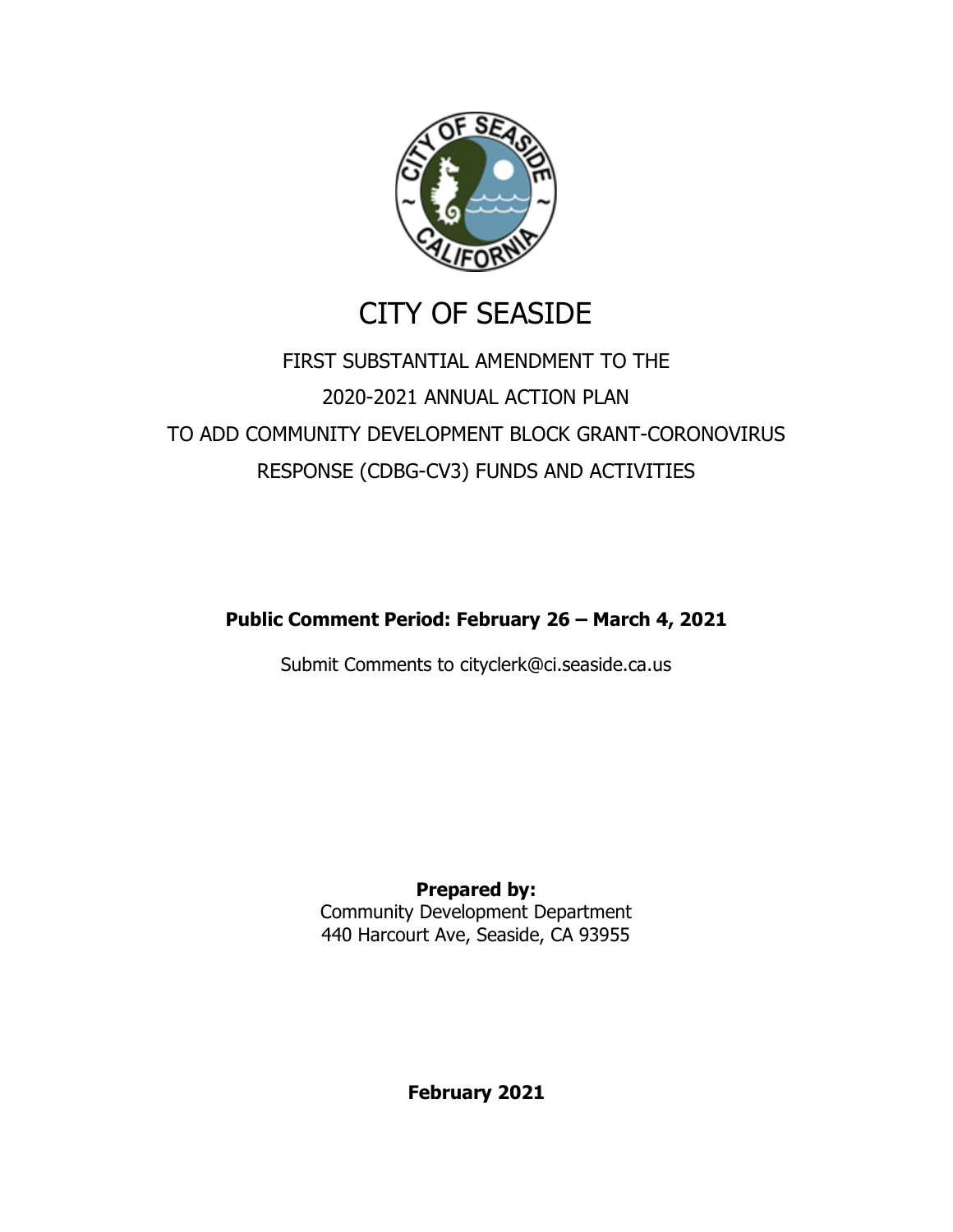### **EXECUTIVE SUMMARY**

On September 11, 2020, U. S. Department of Housing and Urban Development (HUD) posted the third (final) round of the supplemental Community Development Block Grant (CDBG-CV3) allocations that Congress appropriated by the CARES Act. The City of Seaside's CDBG-CV3 allocation amount is \$360,289. In order for the City to receive this allocation, the City must amend its approved 2020-2025 Consolidated Plan and 2020-2021 Annual Action Plan, and submit to HUD for approval. In order to satisfy HUD's requirement and receive the allocated CDBG-CV3 funds, the City proposes to amend its FY 2020-2021 Annual Action Plan as outlined in this document.

CDBG-CV3 funds may be used for a range of eligible activities that prevent, prepare for, and respond to coronavirus. The proposed activities must also meet the following National Objective as required by CDBG regulations: Benefit lowand moderate-income persons.

Additionally, HUD requires that CDBG-CV funds shall not be used to pay costs if "another source of financial assistance is available to pay that cost." HUD also requires grantees to have procedures in place to prevent the duplication of benefits when they provide financial assistance with CDBG-CV funds.

# **PROPOSED SUBSTANTIAL AMENDMENT TO THE FY2020-21 ANNUAL ACTION PLAN:**

The total amount of CDBG-CV3 funds available to the City are \$360,289. On January 7, 2021, the City Council held a public hearing on the CDBG-CV3 funds and provided general direction to staff on allocating the CDBG-CV3 funds to four activities including COVID-19 testing, COVID-19 vaccination outreach, food distribution, and program administration costs.

Since the January 22nd City Council meeting, staff has sought additional guidance from HUD to better understand CDBG-CV funding requirements. Staff has also engaged with various stakeholders including the Monterey County Health Department to identify COVID-19 response priorities and needs, and to determine programs responsive to the identified health priorities and HUD requirements. According to the County's Director of Health Services, the following are current priorities: vaccine administration, testing, Community Health Workers support for residents (outreach, engagement, education,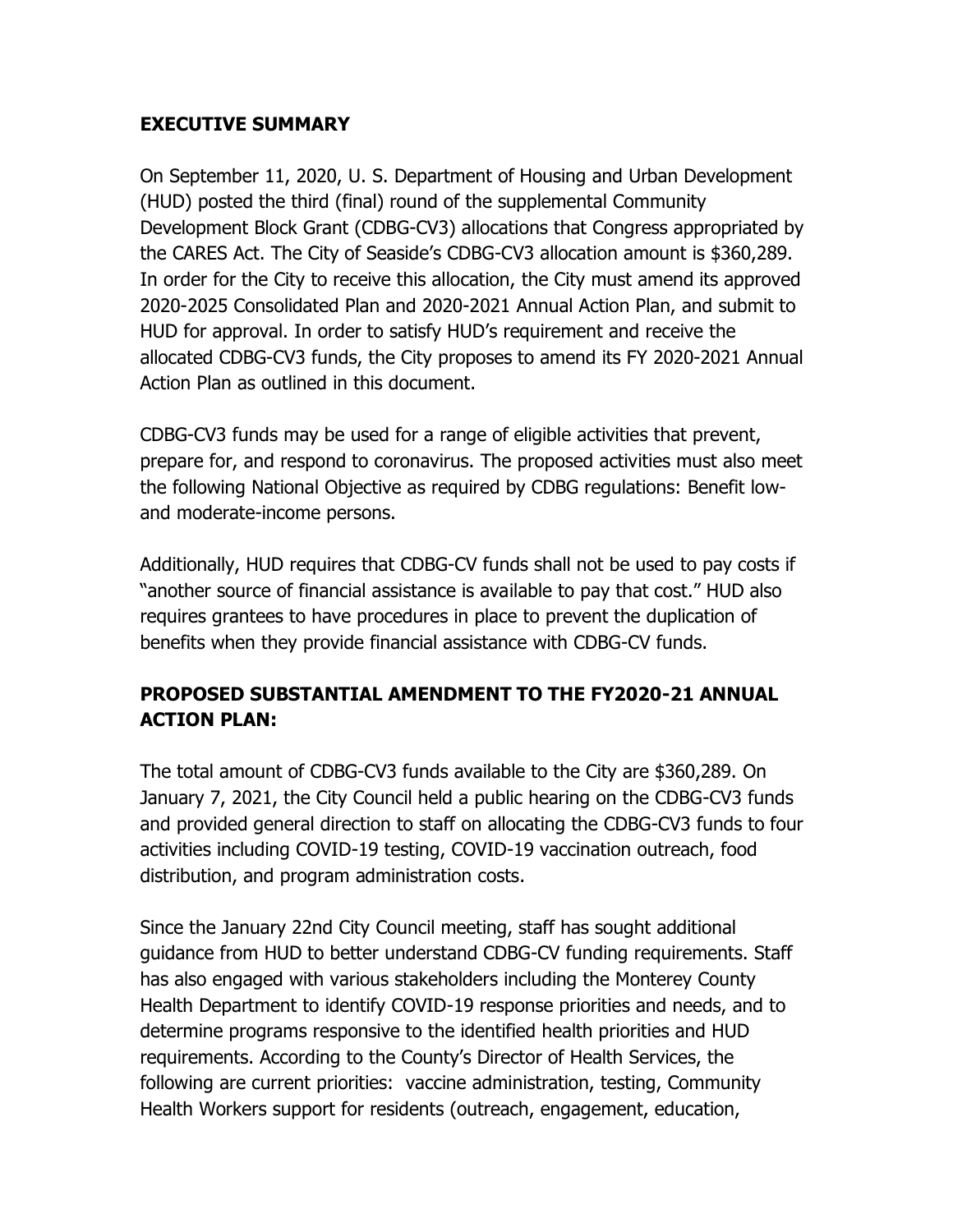distribution of food boxes, scheduling vaccine appointments, etc.), rental and utility assistance, and stipends to encourage residents with COVID-19 to selfisolate who are not eligible for replacement income.

In order to satisfy HUD's requirement and receive the allocated CDBG-CV3 funds, City staff recommend amending the FY 2020-2021 Annual Action Plan as outlined in the table below. These recommendations are consistent with the City Council direction from the January 7th meeting as well as additional guidance from HUD.

| <b>CDBG-CV3 Funding Recommendation</b><br>Total HUD Allocation \$360,289 |                                                                                                                                                                                                                                                                                                                                                                                                                                                                                                                                                                         |                |  |
|--------------------------------------------------------------------------|-------------------------------------------------------------------------------------------------------------------------------------------------------------------------------------------------------------------------------------------------------------------------------------------------------------------------------------------------------------------------------------------------------------------------------------------------------------------------------------------------------------------------------------------------------------------------|----------------|--|
| <b>Activity Name</b>                                                     | <b>Activity Description</b>                                                                                                                                                                                                                                                                                                                                                                                                                                                                                                                                             | <b>Funding</b> |  |
| COVID-19 Testing<br>and Immunization<br>Clinics $(65%)$                  | The City of Seaside will contract with a non-<br>profit organization who will hold one pop-up<br>testing and up to two pop-up immunization<br>clinics per week at various locations.                                                                                                                                                                                                                                                                                                                                                                                    | \$234,188      |  |
|                                                                          | The selected provider will be responsible for<br>managing clinics including set up and take<br>down, crowd management, and education of<br>participants. The selected provider will follow<br>specimen collection and immunization policies<br>as well as assume responsibility of providing<br>supplies, materials, and PPE necessary for all<br>clinics, laboratory testing kits and processing,<br>COVID-19 vaccine as available,<br>documentation and required reporting. The<br>selected provider will also be responsible for<br>scheduling vaccine appointments. |                |  |
|                                                                          | Options for this service could include either<br>issuing a Request for Proposal or contracting<br>with the Visiting Nurses Association.                                                                                                                                                                                                                                                                                                                                                                                                                                 |                |  |
| COVID-19 Testing<br>and Immunization<br>Outreach (10%)                   | The City of Seaside will form a Task Force<br>made up of community members and<br>influencers to devise a public outreach<br>strategic plan to promote both City- and<br>County-sponsored COVID-19 testing and<br>immunization clinics as well as to raise<br>awareness about the importance of testing<br>and immunization. The City may utilize third-<br>party services including paid digital and<br>newspaper ads, television ads, etc.                                                                                                                            | \$36,029       |  |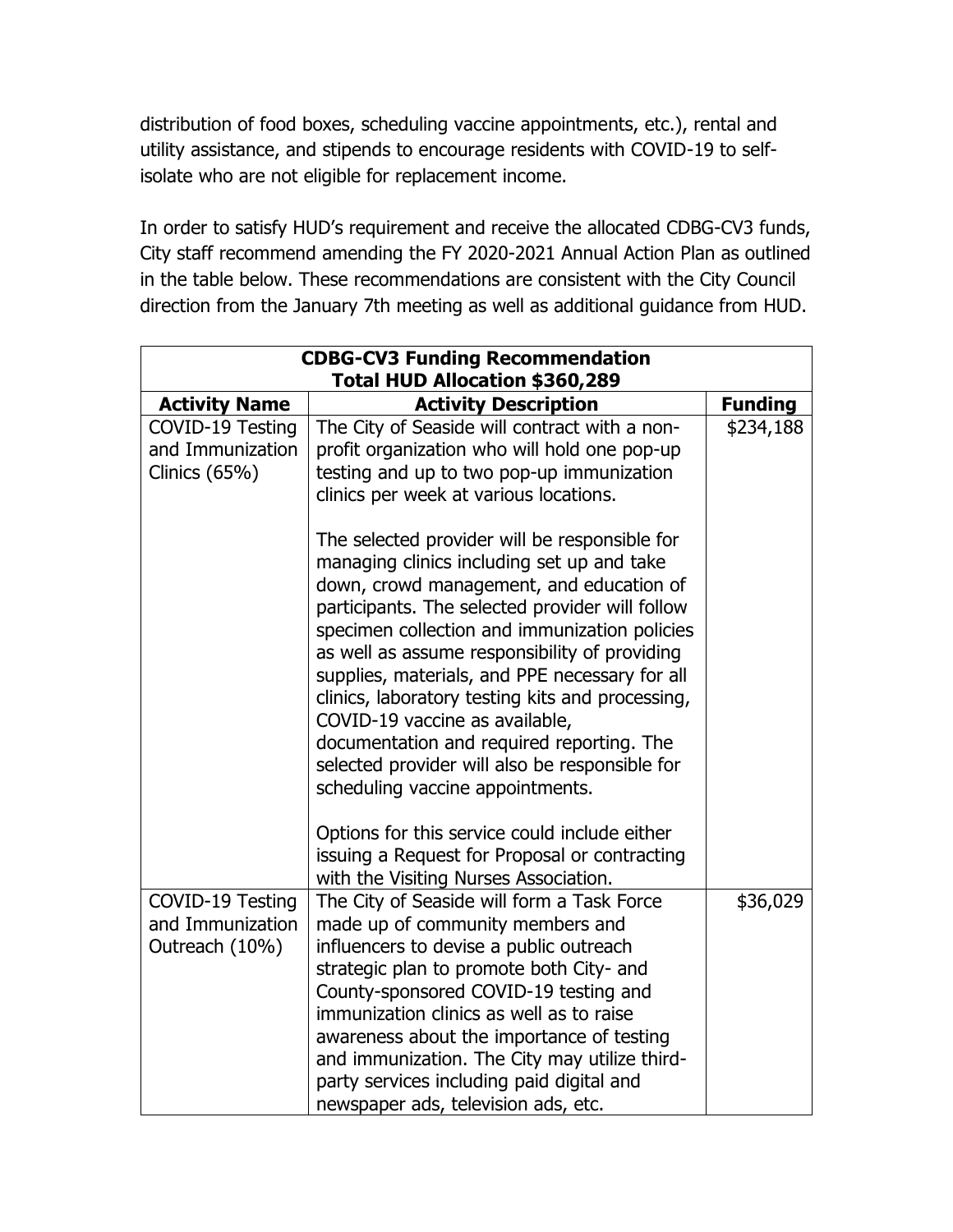| <b>Food Distribution</b><br>(10%)      | The City of Seaside will contract with a non-<br>profit organization to deliver food boxes to<br>homebound Seaside residents who test<br>positive for COVID-19 and who are required<br>to self-isolate and quarantine. The Recreation<br>Department currently delivers 100+ boxes<br>from the Food Bank of Monterey County to<br>seniors every Friday. Using these funds, the<br>City will extend this service to all individuals<br>who are required to self-isolate and<br>quarantine. | \$36,029 |
|----------------------------------------|------------------------------------------------------------------------------------------------------------------------------------------------------------------------------------------------------------------------------------------------------------------------------------------------------------------------------------------------------------------------------------------------------------------------------------------------------------------------------------------|----------|
|                                        | Options for this service could include a<br>request for proposal or contracting with the<br>Food Bank of Monterey County.                                                                                                                                                                                                                                                                                                                                                                |          |
| Meals on Wheels<br>$(10\%)$            | The City of Seaside will contract with a non-<br>profit organization to deliver meals to<br>homebound Seaside residents who test<br>positive for COVID-19 and who are required<br>to self-isolate and quarantine.                                                                                                                                                                                                                                                                        | \$36,029 |
|                                        | Options for this service could include a<br>request for proposal or contracting with the<br>Meals on Wheels of Monterey Peninsula.                                                                                                                                                                                                                                                                                                                                                       |          |
| Planning and<br>Administration<br>(5%) | City staff will provide overall management,<br>coordination, and evaluation to the CDBG-CV3<br>program, and the project delivery costs<br>associated with bringing projects to<br>completion.                                                                                                                                                                                                                                                                                            | \$18,014 |
|                                        | \$360,289                                                                                                                                                                                                                                                                                                                                                                                                                                                                                |          |

Additionally, in a letter dated October 22, 2020, HUD notified the City of a correction to the City's annual CDBG allocation. The net result of HUD's correction was a decrease of \$52 to the City's CDBG allocation. Due to this change in allocation amount and based on guidance from HUD, the City has adjusted some previously approved funding amounts and incorporated these minor administrative changes into the 2020-2024 Consolidated Plan and the 2020-2021 Annual Action Plan. All additions/revisions are highlighted in yellow color. Deletions are highlighted in yellow color and shown through a strikethrough.